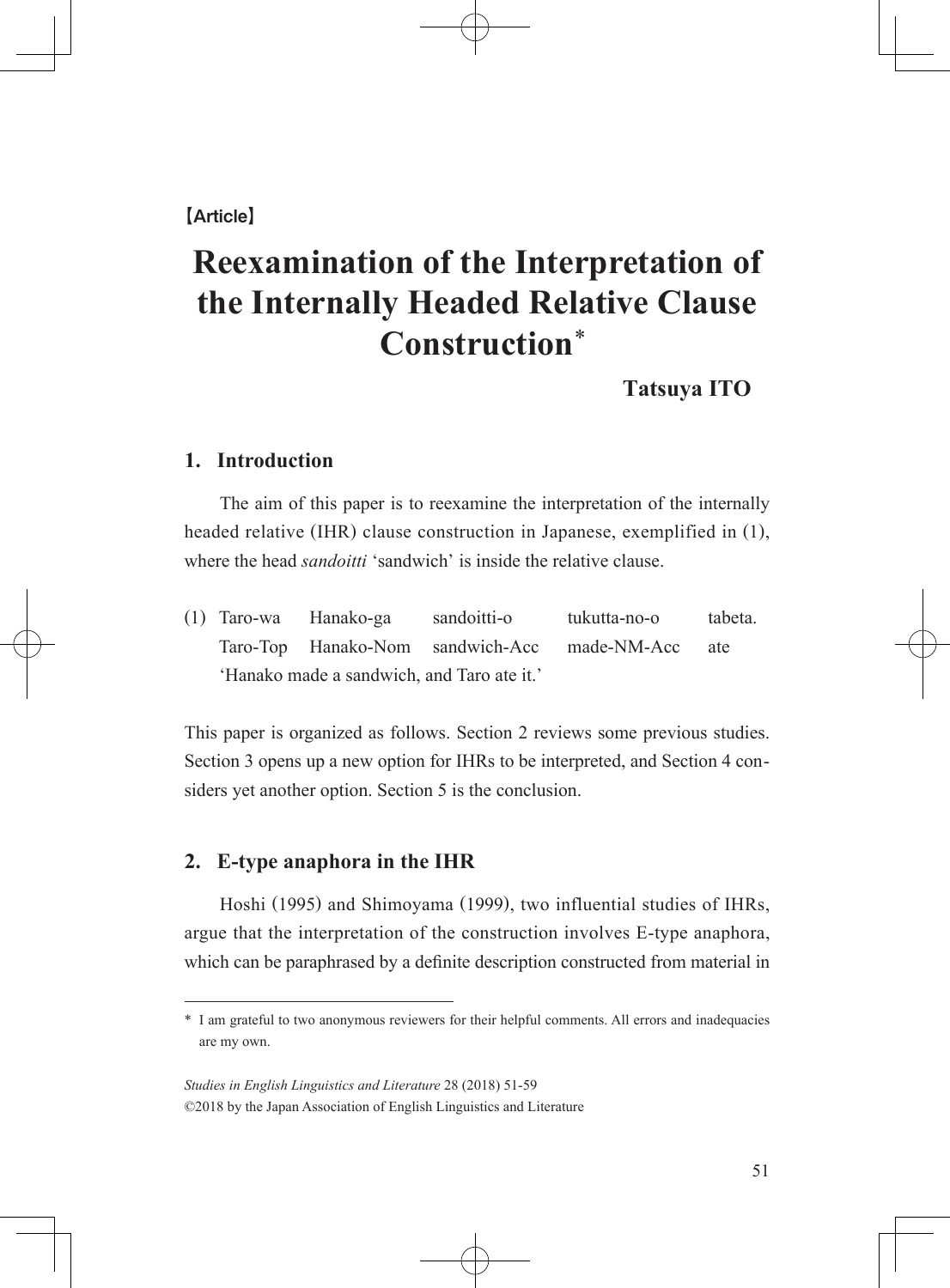the antecedent sentence. On Shimoyama's analysis, (1) has an LF representation like (2).



(2)

The IHR-clause is extraposed at LF and is interpreted as an independent sentence. The (now remnant) IHR-DP contains a phonologically null proform. In this case, it is a variable of type  $\langle e, t \rangle$ . It receives its value from the variable assignment determined by the IHR-clause. In this case, it is the property of being a sandwich that Hanako made. The phonologically null NP is taken by the nominalizer *-no*, which serves like the definite article *the* in English. The IHR-DP, therefore, denotes the sandwich Hanako made.

 However, there are examples that are problematic for the E-type approach to IHRs. Consider the examples in (3).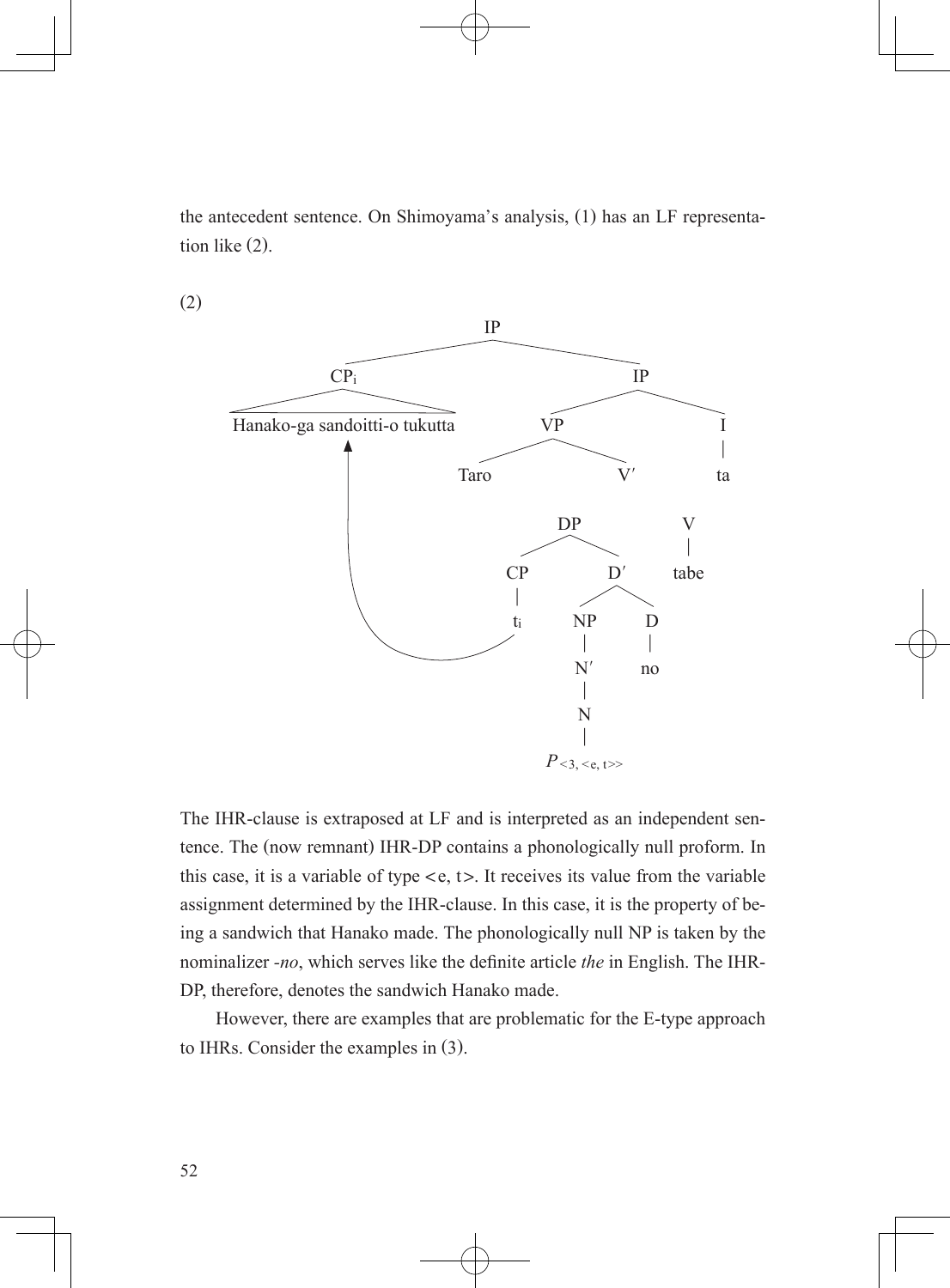Reexamination of the Interpretation of the Internally Headed Relative Clause Construction

(3) a. Amerika-kara burakkubasu-ga motikomareta-no-ga America-from black bass-Nom were brought in-NM-Nom seitaikei-o midasiteiru. ecosystem-Acc are disturbing 'Black bass, which were brought in from America, are disturbing the ecosystem.' b. Watasitati-wa doituzin-ga syuryo-yoni we-Top the Germans-Nom hunting-for

 dakkusuhundo-o tukuridasita-no-o petto-tosite katteiru. dachshund-Acc bred-NM-Acc pet-as keep 'The Germans bred dachshunds for hunting, which we keep as pets.'

The (natural) interpretation of these IHRs does not involve E-type anaphora. (3a), for example, means that different black bass were brought in from America and are disturbing the ecosystem.

## **3. Referential anaphora in the IHR**

 Before tackling the examples in (3), let us digress to consider an example like (4), where the internal head is a proper name.

(4) Taro-ga hasitteita-no-ga Ziro-niyotte tomerareta. Tara-Nom was running-NM-Nom Ziro-by was stopped 'Taro was running, and he was stopped by Ziro.'

Shimoyama may not treat examples like (4) as genuine instances of the IHR  $constant$ , but let us assume that they are and see where this assumption leads.

 Given that the internal head is a proper name, it seems that the interpretation of (4) involves referential anaphora, rather than E-type anaphora. Under Elbourne's (2005) unified theory of the semantics of personal pronouns, the apparatus developed by Shimoyama can readily be extended to handle examples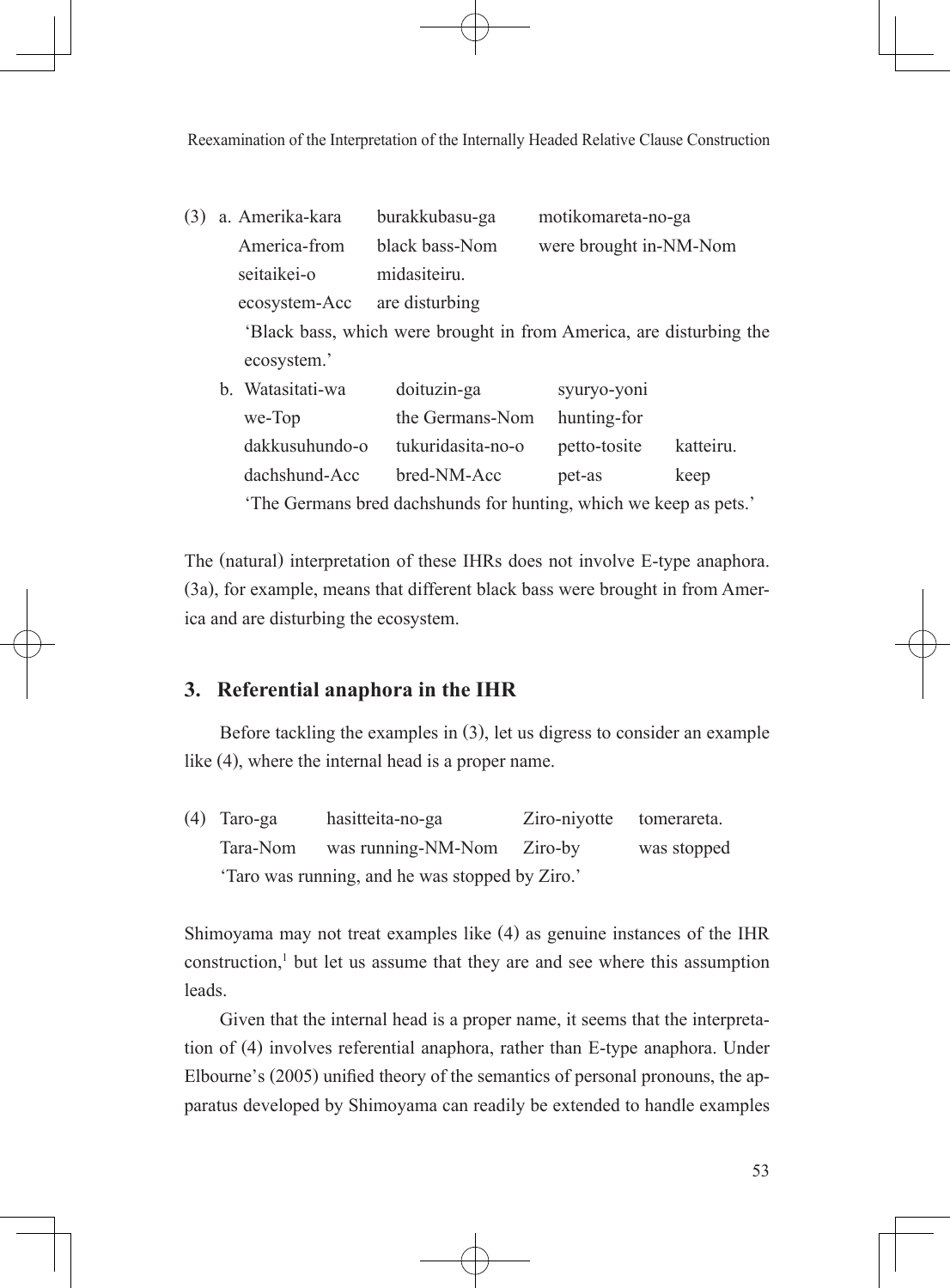like (4). 2 According to Heim and Kratzer (1998: Ch.5), pronouns are variables and bear an index, and Elbourne proposes to take indices to be phonologically null NPs, which are taken by a Fregean definite article. (4) is now analyzed at LF as shown in (5).

(5)



The IHR-DP contains the index *2*. It receives its value from the variable assignment determined by the IHR-clause, and it is Taro in this case. In order to interpret sentences with respect to variable assignments, Elbourne proposes the following rule, a revision of the Traces and Pronouns Rule of Heim and Kratzer.

(6) *Traces and Pronouns Rule, Mark II* For all indices *i* and variable assignments *a* such that  $i \in \text{dom}(a)$ ,  $[[i]]^a = [\lambda x \cdot x = a(i)]$ 

The index *2* is taken by *-no*, which is a Fregean definite article and has the following semantics: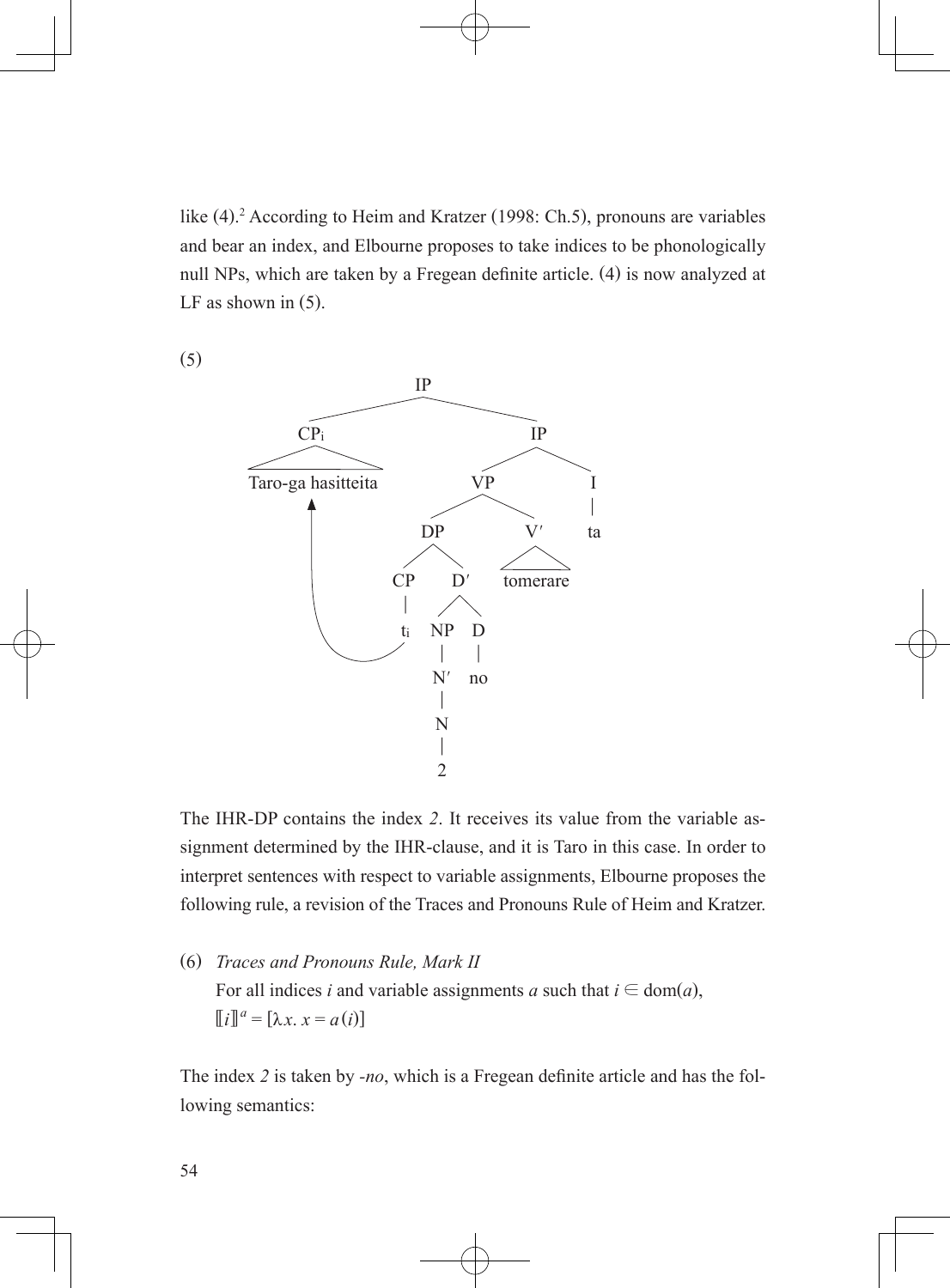Reexamination of the Interpretation of the Internally Headed Relative Clause Construction

(7) 
$$
\text{[no]} = \lambda f
$$
:  $f \in D_{\leq c, \, t} \& \exists !x f(x) = 1.x f(x) = 1$ 

The semantic derivation of the matrix clause proceeds as shown in (8), which says that Taro was stopped (by Ziro).

```
(8)
      [[2 \text{ mol was-stonned}][2 \rightarrow \text{Taro}]=\left[\!\left[\text{was-stonned}\right]\!\right][2 \rightarrow \text{Taro}\right] \left(\left[\!\left[\text{no}\right]\!\right][2 \rightarrow \text{Taro}\right] \left(\left[\!\left[\text{no}\right]\!\right][2 \rightarrow \text{Taro}\right])\right)= \left[\text{was-stopped}\right]\left[\frac{2 \rightarrow \text{Taro}}{\ln 0}\right] \left(\left[\text{no}\right]\left[\frac{2 \rightarrow \text{Taro}}{\ln 0}\right]\left(\lambda x \right] x = \text{Taro}}\right)= [\lambda x. x was-stopped]([\lambda f. f \in D_{\leq \epsilon, \leq \epsilon} \& \exists ! x \lambda f(x) = 1. x f(x) = 1] (\lambda x. x = \text{Taro}))
= [\lambda x. x was-stopped] ix x = Taro
= 1 iff Taro was stopped
```
To summarize so far: the NP complement of -*no* is phonologically null, and when the complement of *-no* is a variable of type  $\langle e, t \rangle^3$ , the IHR-DP behaves as E-type anaphora. On the other hand, when the complement of *-no* is an index, the IHR-DP behaves as referential anaphora.

Now let us return to the examples in (3), which are repeated in (9).

- (9) a. Amerika-kara burakkubasu-ga motikomareta-no-ga America-from black bass-Nom were brought in-NM-Nom seitaikei-o midasiteiru. ecosystem-Acc are disturbing 'Black bass, which were brought in from America, are disturbing the ecosystem.'
	- b. Watasitati-wa doituzin-ga syuryo-yoni we-Top the Germans-Nom hunting-for dakkusuhundo-o tukuridasita-no-o petto-tosite katteiru. dachshund-Acc bred-NM-Acc pet-as keep The Germans bred dachshunds for hunting, which we keep as pets.'

I propose that the interpretation of the IHRs in (9) involves referential anaphora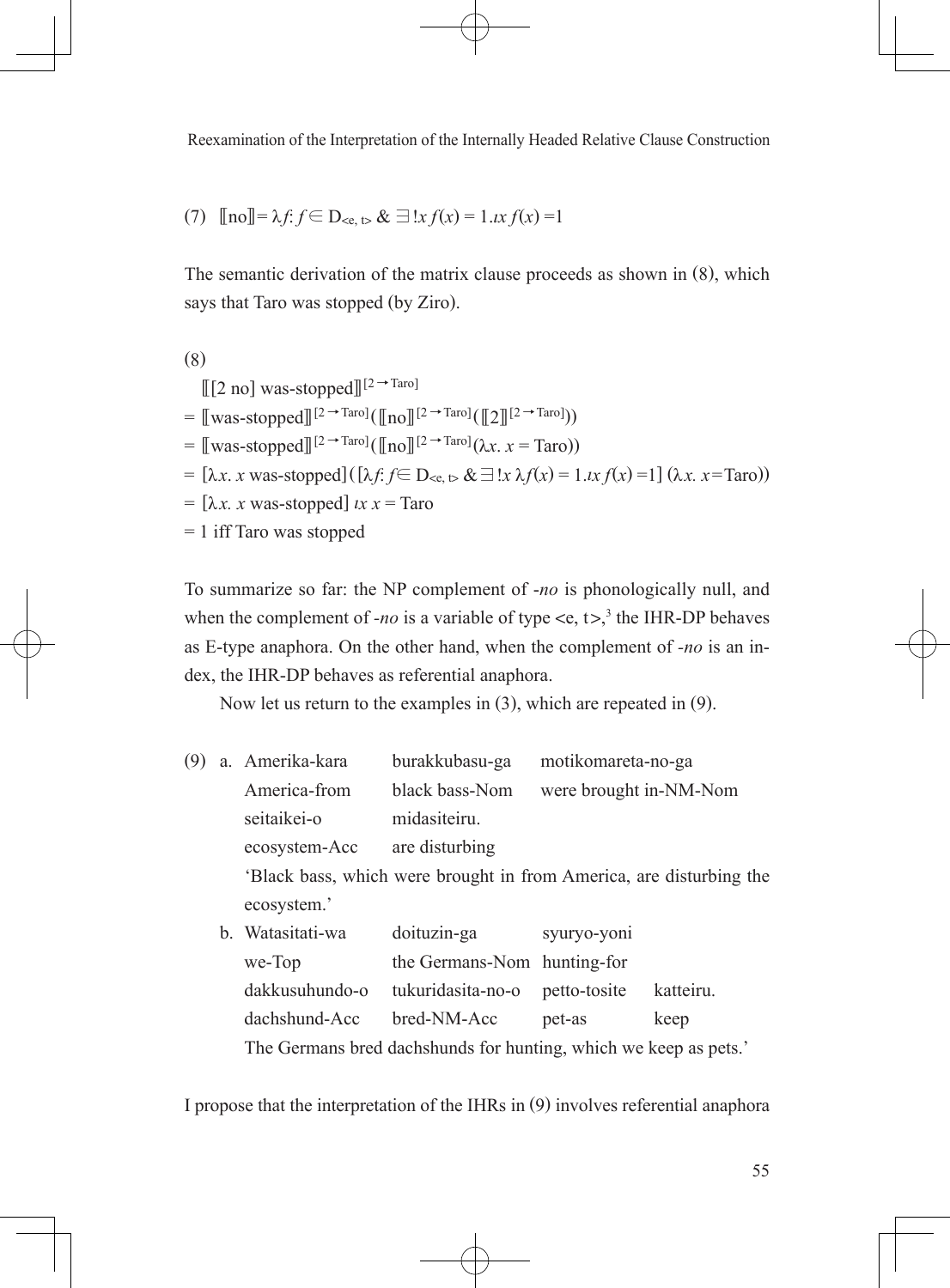on the kind-level in the sense of Carlson (1977). To see this, consider the following examples.

- (10) a. Amerika-kara burakkubasu-ga motikomareta. Sosite America-from black bass-Nom were brought in and Sono-syurui-no-sakana-ga seitaikei-o midasiteiru.        that-kind-Gen-fish-Nom   ecosystem-Acc  are disturbing 'Black bass were brought in from America. And that kind of fish is disturbing the ecosystem.'
	- b. Doituzin-wa syuryo-yoni dakkusuhundo-o tukuridasita. the Germans-Top for hunting dachshunds-Acc bred Sikasi watasitati-wa petto-tosite sono-syurui-no-inu-o katteiru. but we-Top pet-as that-kind-Gen-dog-Acc keep 'The Germans bred dachshunds for hunting. But we keep that kind of dog as pets.'
- (11) a. Amerika-kara burakkubasu-ga motikomareta. Sosite America-from black bass-Nom were brought in and sore-ga/pro seitaikei-o midasiteiru. they-Nom/pro ecosystem-Acc are disturbing 'Black bass were brought in from America. And they are disturbing the ecosystem.'
	- b. Doituzin-wa syuryo-yoni dakkusuhundo-o tukuridasita. the Germans-Top for-hunting dachshunds-Acc bred Sikasi watasitati-wa petto-tosite sore-o/pro katteiru. but we-Top pet-as them-Acc/pro keep 'The Germans bred dachshunds for hunting. But we keep them as pets.'

As is obvious, *sono-syurui-no-sakana* 'that kind of fish' is kind-oriented, and the felicity of (10a) shows that *burakkubasu* 'black bass' and *sono-syurui-nosakana* refer to the same thing on the kind-level. In fact, if Chierchia (1998) is right about saying that bare nouns in classifier languages such as Japanese  refer to kinds, the bare noun *burakkubasu* 'black bass' refers to the kind black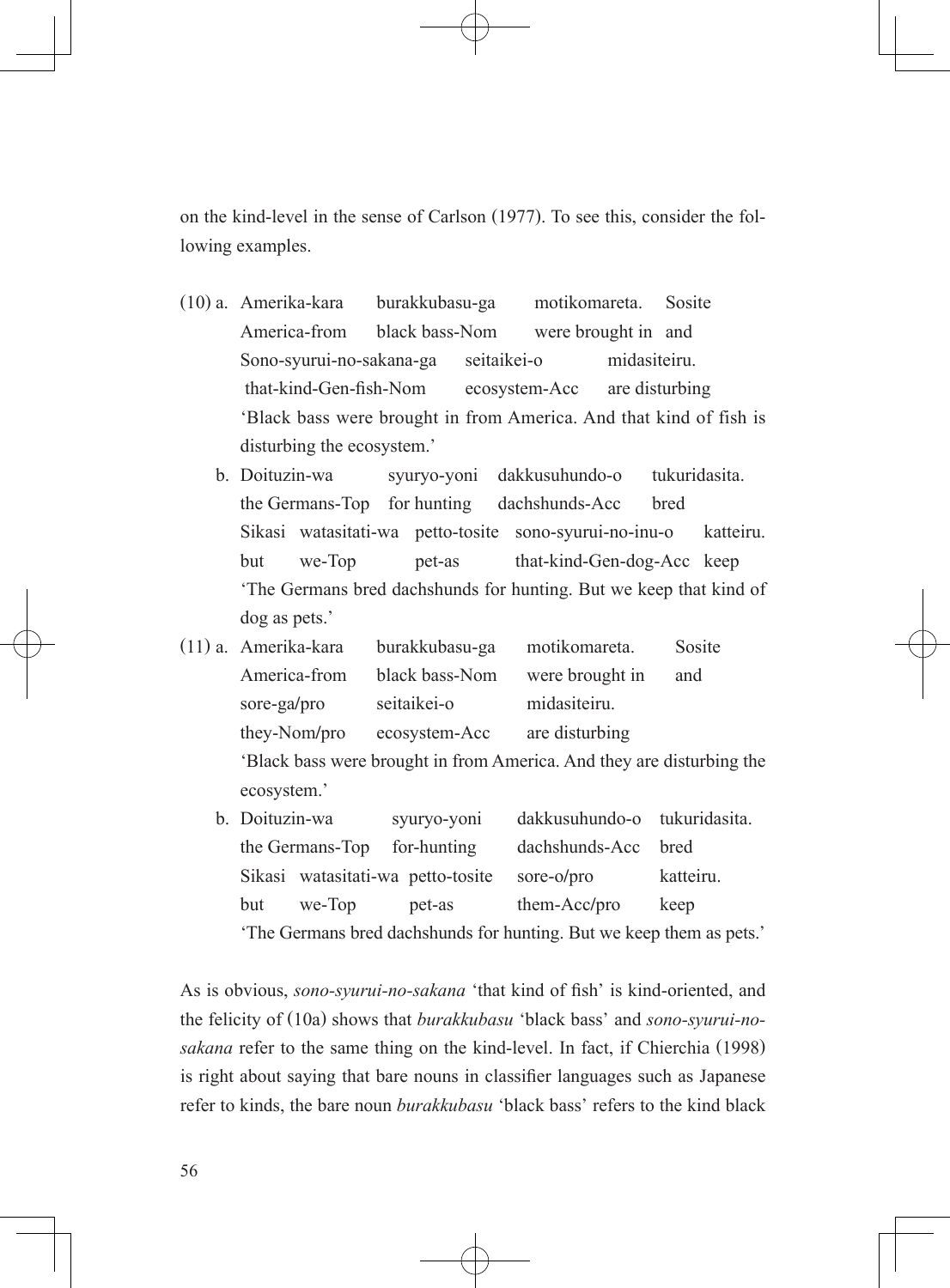bass. Interestingly, s*ono-syurui-no-sakana* can be replaced by a pronoun, nonnull or null, as shown in (11a). This indicates that those pronouns are referential pronouns on the kind-level.

 Let us assume that after the IHR-clause is exptraposed, the IHR-DP in (9a) behaves as referential anaphora on the kind-level and is interpreted in the same way as the pronouns in (11a) are. (9a) is analyzed at LF as shown in (12).



The semantic derivation of the matrix IP proceeds as follows.

(13)

 $[[2 \text{ no}]$  is-disturbing-the-ecosystem $]$ <sup>[2→black bass]</sup>

- $=\int \sin\theta \, dx$  is disturbing-the-ecosystem  $\int \left[2\rightarrow \text{black basis}\right] \left(\ln n\right) \left[2\rightarrow \text{black basis}\right]$
- $=$  [[is-disturbing-the-ecosystem]]<sup>[2→black bass]( $\ln 0$ ][<sup>2→black bass]( $\lambda x$ . *x* = black</sup></sup> bass))
- $=[\lambda x. x \text{ is-disturbing-the-ecosystem}]$  ([ $\lambda f \in D_{\leq \epsilon, \infty} \& \exists !x \lambda f(x) = 1. x f(x)$  $=1$ ] ( $\lambda x$ .  $x =$  black bass))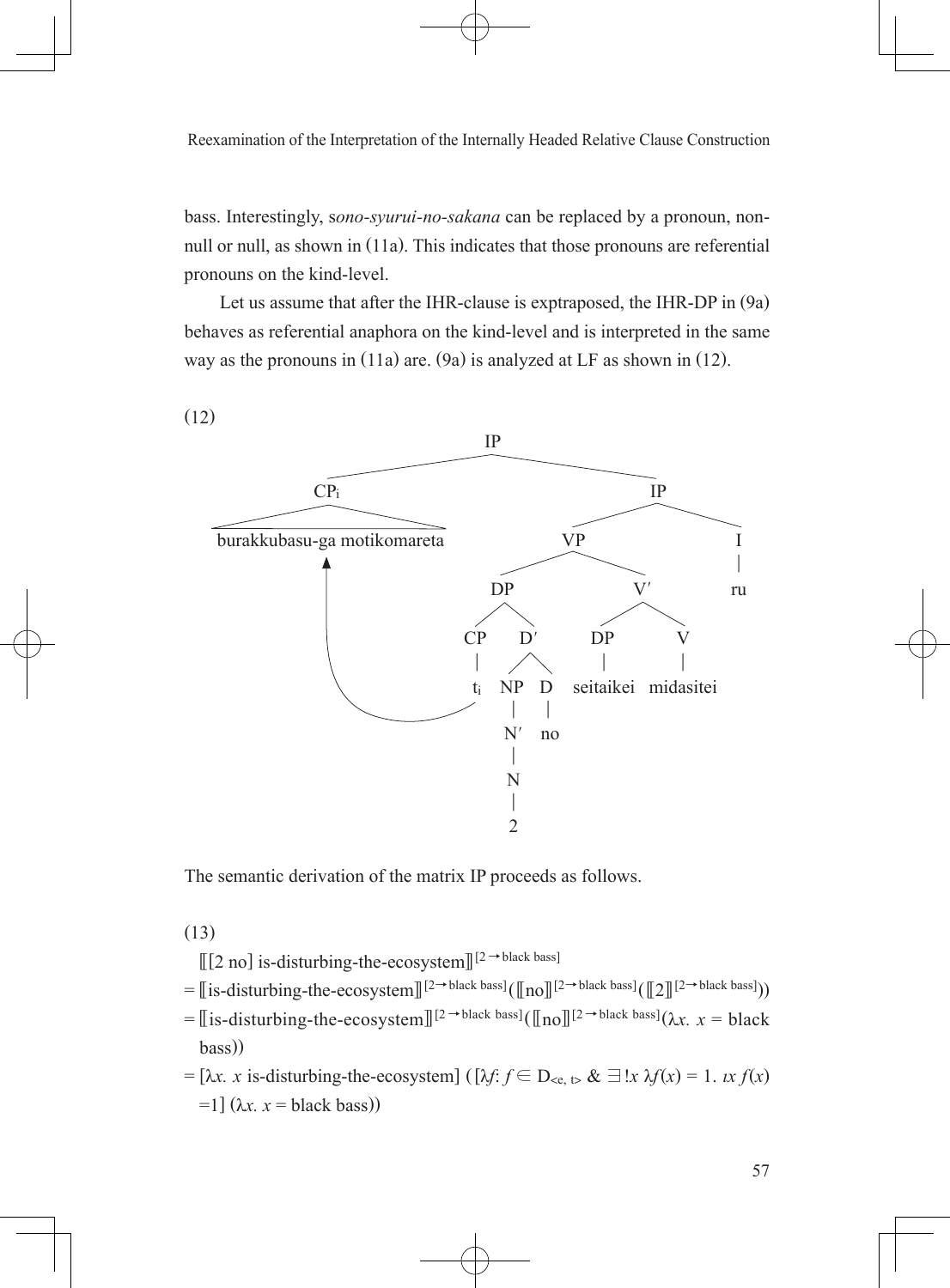$= [\lambda x, x]$  is-disturbing-the-ecosystem]  $\lambda x = \lambda x$  black bass  $= 1$  iff black bass is disturbing the ecosystem

In the last line, there is a mismatch between *black bass* and *is disturbing the ecosystem*: the former refers to a kind (of fish), but the latter is a stage-level predicate, which applies to stages, spatio-temporal slices of kinds (and objects). It does not make sense to say that a kind is disturbing the ecosystem. This mismatch is fixed by the relation R, which holds between realizations and their  associated kinds.<sup>4</sup> Therefore, the last line is interpreted as meaning (14), which says that there are stages of the kind black bass which are disturbing the ecosystem.

(14) 1 iff  $\exists x[R(x, black bass) \& x \text{ is disturbing the ecosystem}]$ 

#### **4. Bound variable anaphora in the IHR?**

 Can the interpretation of IHRs involve bound variable anaphora? Or can an IHR-DP behave as bound variable anaphora? Now that examples where the IHR-DP behaves as referential anaphora have been accommodated, this question is worth asking, because as well as referential pronouns, bound pronouns are variables, which bear an index. However, bound pronouns are syntactically constrained in a way that referential pronouns are not: bound pronouns must be c-commanded by their binders. But this is impossible in an example like (15).

(15) Taro-wa Hanako-ga hotondo-no-ringo-o kattekita-no-o tabeta. Taro-Top Hanako-Acc most-Gen-apple-Acc bought-NM-Acc ate 'Hanako bought most apples, and Taro ate them.'

When the IHR-clause has been extraposed at LF, *hotondo-no-ringo* 'most apples' cannot c-command the IHR-DP containing the index because *hotondono-ringo* is contained in the IHR-clause. Given that QR is clause-bound, it cannot be QRed out of the IHR-clause, either. In fact, it seems impossible for